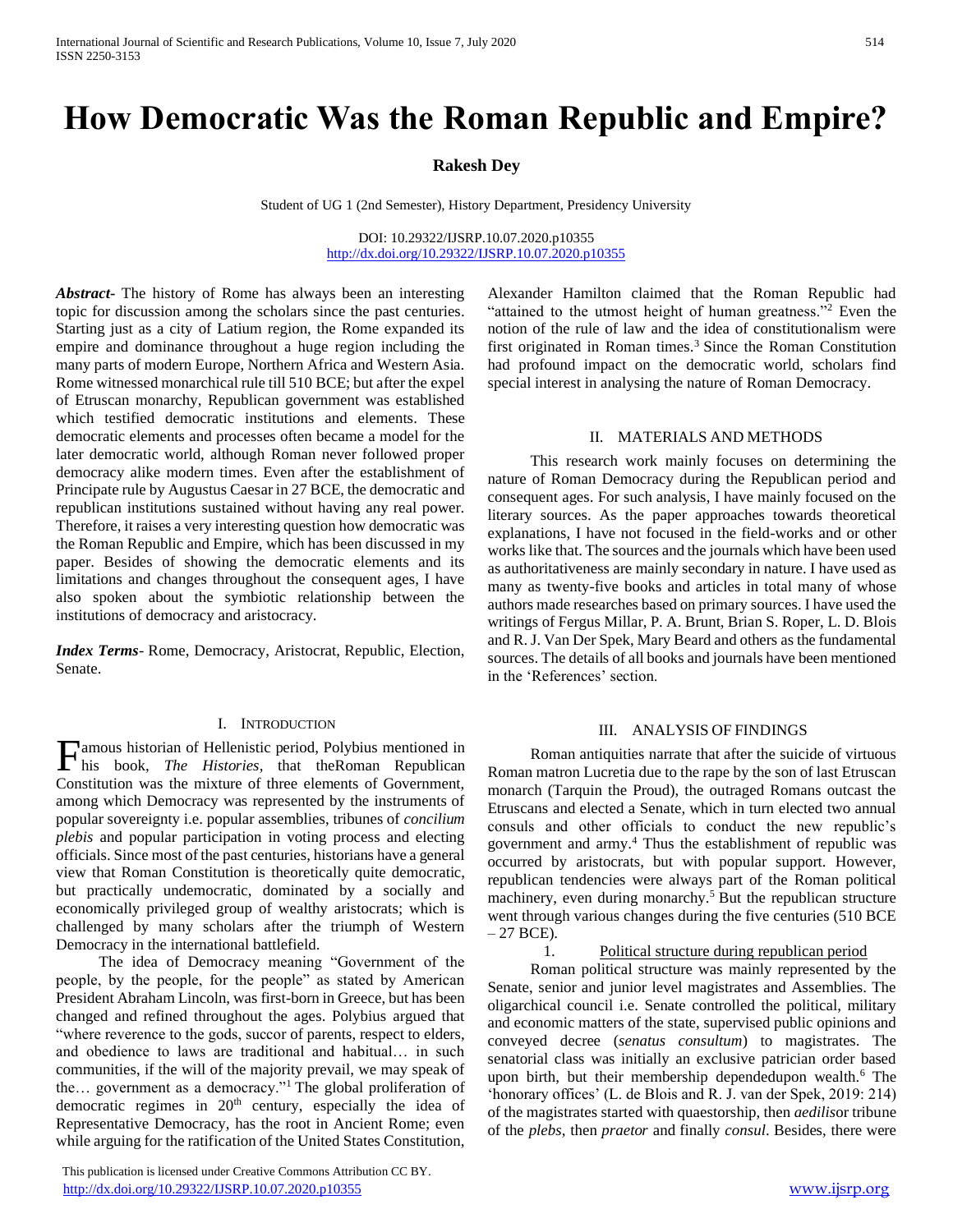*censors*, *dictator*, *apparitores*. The unpaid officials were elected by popular vote and the voting was done by group procedure.<sup>7</sup> The third element of Roman republic within which democracy was resided according to Polybius, was assemblies being three in number during republican period, namely *comitia centuriatia*, *concilium plebis* and *comitia tributa*. *Comitia centuriata* being referred as *comitiatus maximus* in Twelve Tablets used to elect consuls from a time well before the middle of the fifth century.<sup>8</sup> This assembly of arms-bearing men where 193 centuries (later 473) voted in bloc in five units,rarely vote on legislation or declaration on war, but elect magistrates which, according to P. A. Brunt,was very important for giving successful candidates lasting prestige in the counsels of the Senate.<sup>9</sup> Due to the growing discontentment of the plebeians and the following conflict of orders, there was created *concilium plebis* and *comitia tributa*. The former discussed plebeian issues and organised voting through a vote system based on the residence of the citizens to elect tribunes. The later including all male citizens of 35 tribes is a guardian of liberty, as Cicero viewed, protecting popular interests and sustaining senatorial legitimacy.<sup>10</sup> In the last years of the Republic, it was frequently seen that the decision of *comitia tribute* was against of *comitia centuriata*.

## 2. Democratic elements of Roman Republic

Ancient writers had not the idea of democracy alike the modern sense which is present in India or USA. *Demokratia* of Hellenistic age "no longer necessarily connoted a system of direct popular control like that of Periclean Athens, but had come in practice to be applicable to any government which was not openly monarchical."<sup>11</sup> Romans thinkers gave importance to democratic control, not because of any "definitional connection with liberty but from the fact that it is a means of furthering liberty."<sup>12</sup> Roman people enjoyed three fundamental constitutional rights – right of direct voting on legislation including declarations of war or making of peace, electing officials and judging in popular courts. Lily Ross Taylor mentioned that voting was a major occupation of the Roman citizens and there was hardly any season while Rome was free from voting in assemblies and voting campaigns.<sup>13</sup> Even, voting was so important that the candidates often tried to influence over the voters, which is also seen in today's democratic elections. Though Roman group voting system collected unit votes contributing a single result, every citizen i.e. every adult male citizen including ex-slaves had the right to vote within a subunit. There was no trace of property qualification or the requirement of citizen-birth for voting.<sup>14</sup>Even, in late republic the *comitia tribute*  passed the overwhelming mass of legislation without formal 'timocracy.' That is why Fergus Millar argues that it was the crowd within Forum, more than the Senate, whose 'voting power… had effects that were felt from Britain to the Euphrates.'<sup>15</sup> He added that the political life of the Roman republic should be seen as a form of open, mass politics, with speeches being addressed to the crowds who gathered in Forum and voted individually, originally by voice and later by ballot.<sup>16</sup> Millar's argument has been supported by other scholars who focus on the fact that the prospective candidates often gave importance in persuasion, promises, canvassing and bribery to gain popular support before the elections, which is also seen in modern democracy.<sup>17</sup>Even, Mouritsen mentions about certain cases where bills had been withdrawn due to the public reluctance along with the threat of a 'tribunician veto'. Like the failure of the bill

 This publication is licensed under Creative Commons Attribution CC BY. <http://dx.doi.org/10.29322/IJSRP.10.07.2020.p10355> [www.ijsrp.org](http://ijsrp.org/)

*rogation Servilia* occurred due to its unpopularity among the *plebs* and this claim was based on the testimony of Cicero.<sup>18</sup> E. S. Staveley argues that if the *fasti* of the early fifth century contains the name of plebeian consuls for several years, despite of shorter period, the choice of consuls in each year depended at least to some extent upon the whims of the popular assembly.<sup>19</sup>

The actions of the magistrates and the commanders during wars were investigated by Senate and need to be approved by the people's votes. Even the consuls hardly could go against the popular support, as we had seen in 196 AD when the emissaries from Flamininus proposed for peace with Philip. The newly elected consul M. Claudius Marcellus wanted to fight in Greece and spoke against peace before people who were against of war. The Senate testifying popular opinion did not support the consul and sent ten emissaries to approve peace thereby reflecting the power of popular support.<sup>20</sup> Even the Senate had to be wary, as the *tribune plebis* could bring halt any public business, including senatorial meetings, with their veto, and could propose legislation to the plebs.<sup>21</sup> Besides, the people enjoyed the important powers of jurisdiction, as they could appeal to the centuriate assembly against capital sentence imposed by a magistrate.<sup>22</sup> Even during late Republican period, despite the murder of Tiberius Gracchus and Gaius Gracchus, their reforms i.e. the distribution of public land to landless and the arrangement of state subsidies to purchase grain for commoners respectively retained by Senate to prevent the popular revolts.<sup>23</sup> Thus the view that Rome was totally controlled by hereditary oligarchy who kept the political and economic structure in favour of themselves is nothing but "frozen waste" theory (John North, 1990: 278) to those scholars who finds democratic elements in Roman political structure.

## 3. Limitations of Democratic elements

Despite the presence of democratic elements, Rome was never fully democratic concealing the popular sovereignty; and after the decline of Roman republic, democratic elements lost vitality.By the foundation of the Republic, Roman offices were monopolised by 'senatorial aristocracy' who was not a classic hereditary aristocracy in the sense of a closed and legally defined group privileged by right of birth and descent.<sup>24</sup> Ste Croix argued that after the result of the 'conflict of orders,' patrician oligarchy was replaced by 'patricio-plebeian oligarchy' having little difference in outlook and behaviour.<sup>25</sup>

The *nobiles* always dominated and influenced popular assemblies through their clients, personal relations with members, successful command in wars and deep-routed traditional authority. Brunt mentioned that ruling class often used bribery to influence the poor urban plebs during the elections, and the consuls rarely defer to the will of the Senate, as they always aimed to get elected in Senate after the end of their offices.<sup>26</sup> Keith Roberts mentioned that wealthy aristocrats often sought clients for their power and influence, and clients sought patrons for economic assistance. As it was impossible for clients to violate the patron's advice (especially in voting procedures), this symbiosis favoured the patrons during their elections.<sup>27</sup>Moreover, as the poor persons had not the access to stand for elections, the assemblies were only allowed to 'take their pick' of candidates coming from the privileged classes.<sup>28</sup>Even, in *comitia centuriata*, the *centuries*  were divided into five classes based on property qualification, and the patricians and wealthy plebeians were placed in first three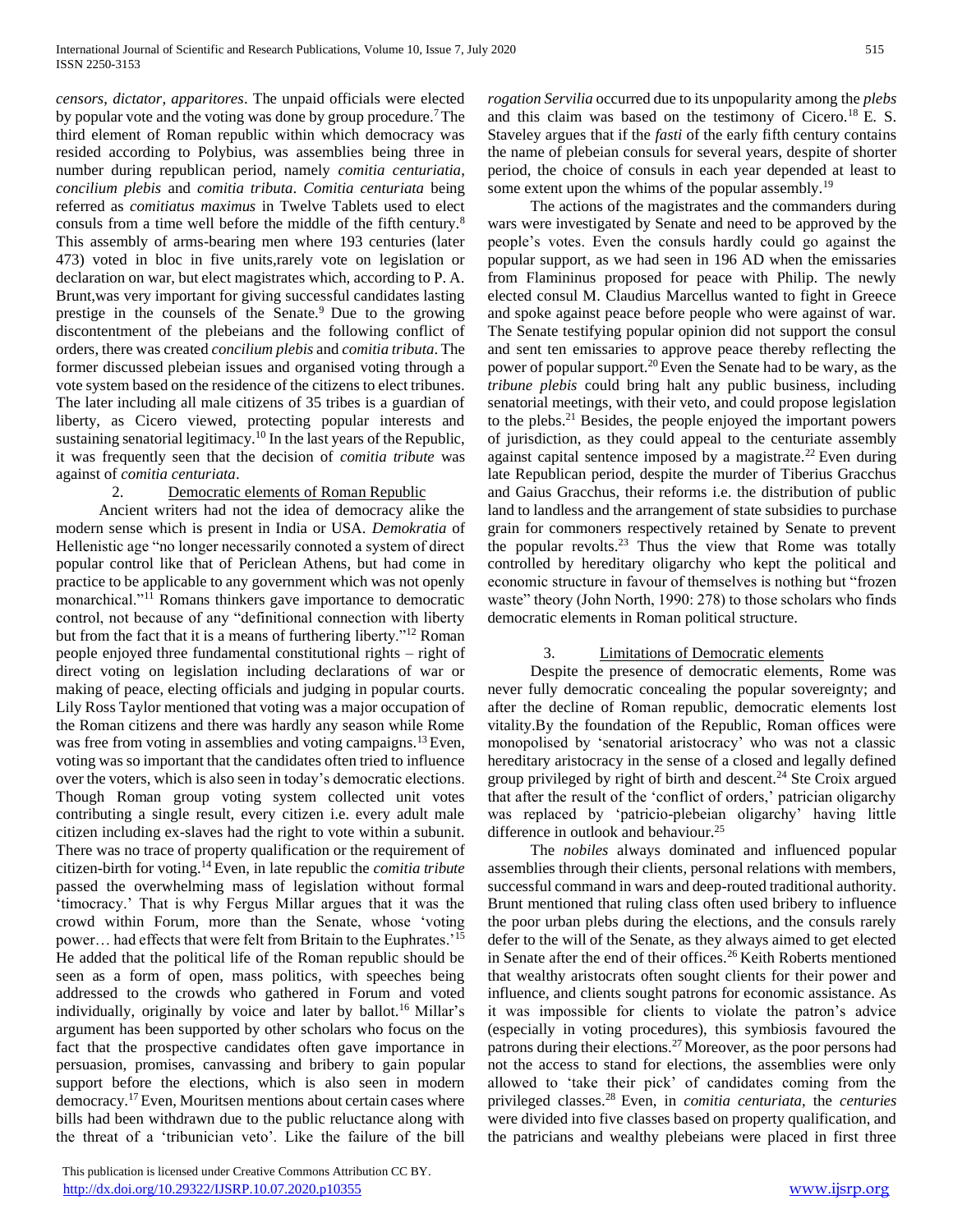classes who could easily be manipulated by aristocrats.<sup>29</sup> Roman assemblies had many limitations, like – it did not allow the people to come together regularly or debate on current issues, it could not emerge popular initiatives or proposals by self, it was directly regulated by presiding official who decided the time -space - issue of voting, and after all it could not vote freely as the presiding officials could refuse any vote. Besides the attendance of the people in the assembly was very low because the majority of the population who had neither adequate time nor money, were engaged in daily battle for economic survival.<sup>30</sup> The old Comitium in the north-western corner of the Forum Romanum that was used as the meeting-place of assemblies could hold about 3800 voters. At next, the assembly was transferred to the Forum which holds about 10,000 voters; and then it was at the Saepta on the Campus Martius holding about 25000 voters, where citizen population total exceeded a million in late republic.<sup>31</sup> It indicates that neither people were interested in voting process nor the ruling class was interested to include people thereby indicating the lack of democracy during republic.

Theoretically people are deliberate on the question of peace and war, but practically it is the Senate and consuls, not assemblies which can do that. Even before the Second Macedonian War against King Philip V, when *comitia centuriata* rejected war with Macedon, the consul proclaimed "let Macedonia rather than Italy be the seat of war, let it be the enemy's cities and fields that are devastated with fire and sword… go to the poll and confirm the decision of the Senate." <sup>32</sup> This signifies the limited power of assemblies. Even Scullard argued that most of the legislations which were introduced in the assembly by the tribunes were shaped previously in the Senate, and the tribunes became only an'instrument of the senatorial oligarchy.<sup>'33</sup> That is why Cicero claimed that the Senate must respect the freedom and interests of the commons, but they are allotted no more than a passive role.<sup>34</sup> Even during late republic some legislations being favourable to the popular interests was passed and the reforms of the Gracchus brothers retained only for a group of aristocrats of the Senate namely *populares*.

# 4. The Late Republican period

North is right to say that the popular will of the Roman people is expressed only in the context of divisions within aristocracy, and democratic politics was a function of the degree and type of competition in progress between aristocratic families, groups or individuals. $35$  As a result, when the symbiosis broke down and conflicts arose among the aristocrats and military commanders who gained authority and prestige for giving leadership in the wars, democratic elements lost their power resulting civil wars and the arrival of dictatorship in the last years of republic. Thus Sulla, after defeating Marians, proclaimed himself as the dictator in 82 BCE and began a reign of terror where he liquidated about a hundred senators and sixteen hundred knights.<sup>36</sup> In this way military power became more important than elective power to gain political control in Rome, and the commanders tried to became dictator with the help of troops who were more loyal to them than to Senate. In this political turmoil, Julius Caesar broke the First Triumvirate from Pompey and Crassus, and appointed himself the dictator for ten years in 47 BCE and then for life in 44 BCE. During his dictatorship, he used to nominate candidates for election and control other elections behind the scenes.<sup>37</sup> He tightened the control of provincial

 This publication is licensed under Creative Commons Attribution CC BY. <http://dx.doi.org/10.29322/IJSRP.10.07.2020.p10355> [www.ijsrp.org](http://ijsrp.org/)

governors, limited the number of recipients of wheat in Rome, and settled about forty thousand veterans and tens of thousands of proletarians and freedmen from Rome in colonies thereby governing Roman Empire alike an absolute monarch.<sup>38</sup> But this destroyed the interests of *optimates* of the Senate and resulted his assassination by Brutus and Cassius who wanted to bring republican government back. Even they struck a coin with the words "Ideas of March" and a liberty cap between two daggers indicating that they had liberated the fatherland by their murder of Caesar.<sup>39</sup> But soon they were defeated by the Second Triumvirate in the battle of Philippi (42 BCE) which marked the end of democracy or liberty in the senatorial sense. Later Caesar's nephew Octavian, with his military power, captured the Roman throne by defeating Lepidus and Antony, and became the sole ruler of the Roman Empire. To legitimize his reign, he returned his power to the Senate, and Senate in turn handed back to him this power thereby offering the title Augustus who established Principate rule in Rome.<sup>40</sup>

# 5. Augustus and his successors

Augustus Caesar, inspite of establishing autocracy, balanced between Senate and military. He declared himself 'commander-in-chief' and made Senate just an 'arm of administration' (Mary Beard, 2015: chap. 9). He established the *Consilium Principis* i.e. council of his trusted advisors which influenced the Emperor more than the Senate. Popular assemblies declined substantially and people hardly attempted anymore. His successor Tiberius transferred the power of electing magistrate from assemblies to Senate.<sup>41</sup> Thus Augustus sustained some republican institutions, but gave them no real power thereby resulting the decline of democratic power. However, he had been praised by contemporary writers and orators for consolidating the huge empire and bringing peace (*Pax Romana)* throughout the empire through military conquests. Chester G. Starr mentioned this reign as 'the perfect democracy' as it offered liberty, economic and social justice, and gave to each class what it deserved.<sup>42</sup>

After Augustus, democratic elements totally demolished. Senate thereafter consisted only of emperor's friends, advisors, confidants, dinner guests, drinking partners and family members. Though Tiberius wanted to return open ballot voting system, Senate opposed. One Senator sharply asked, "Could you tell me in what order you will cast your vote, Caesar… If you go first I shall have something to follow. If you go last of all, I fear I might find myself inadvertently on the wrong side."<sup>43</sup> Thus autocracy is so pervaded in Roman political institution that it became impossible to bring the previous system back. The emperor himself became the 'super-patron' (L. de Blois and R. J. van der Spek, 2019: 292) of the people. Moreover, wars and rebellions broke out throughout the empire, and it was the Roman army who solved this problem. Thus the military commanders became more powerful and became a huge claimant for getting into Roman throne through military power. Besides Senate often got involved into the conspiracies thereby leading to the assassinations of the emperors which became very common in the history of Roman Empire. That is why after Augustus, twenty-fiveemperors reigned in 220 years. As the emperors had come to throne by military power, they had very little respect for Senate, like – Commodus had been depicted to threaten "the Senators in the front-row seats of the Colosseum by waving the head of a decapitated ostrich at them."<sup>44</sup> Besides due to the extension of citizenship rights to all free inhabitants of the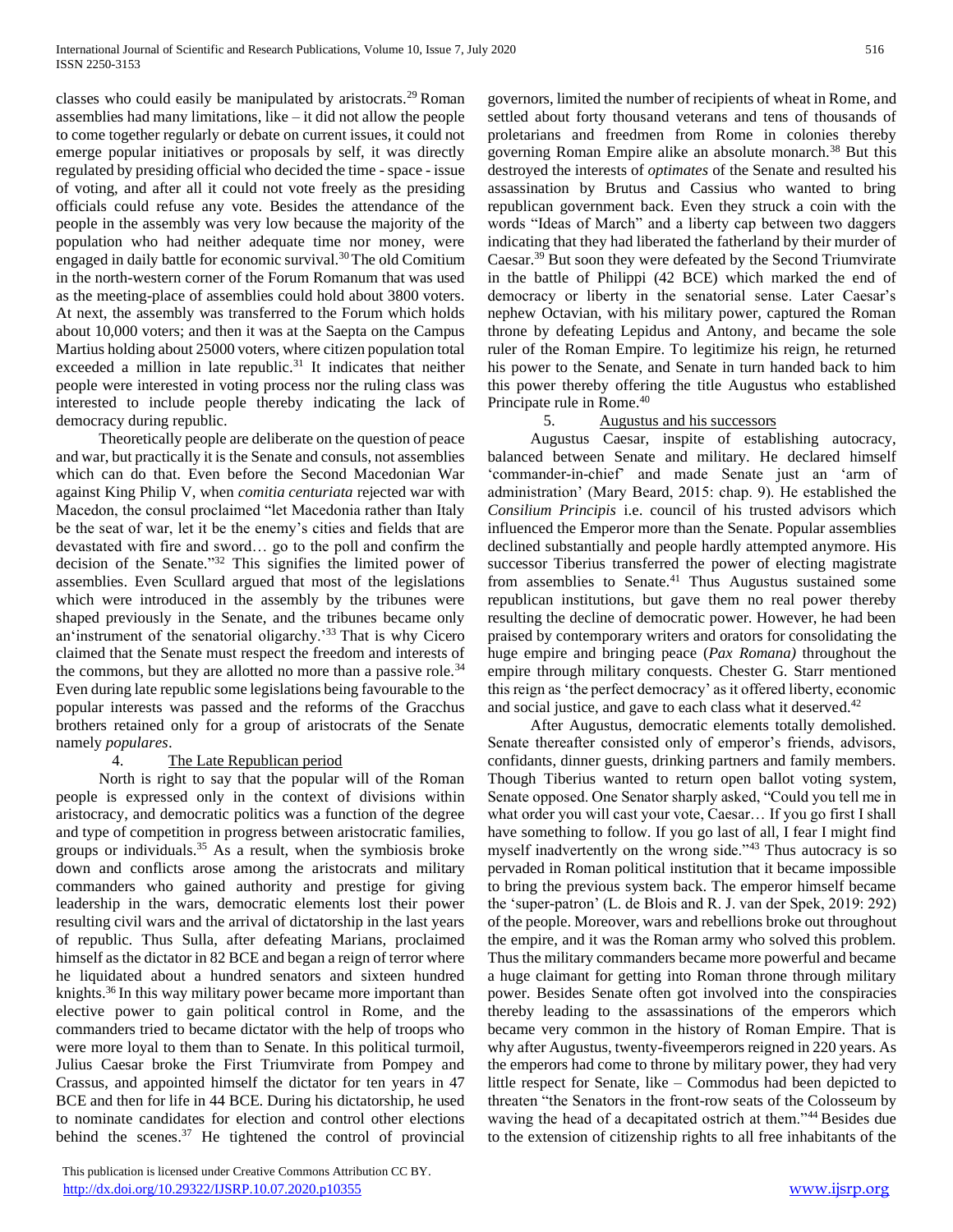empire, non-Romans also became claimant for being emperor, as we saw in the case of Septimius Severus who had origin in North Africa. With the death of Severus Alexander, the Principate rule was ended marking the official end of aristocracy's power; and during the third century crisis  $(235 – 284 \text{ CE})$ , the previous system totally broke down and the principle of election by the soldiers was established.<sup>45</sup> Thus Maximinus having origin in Thrace and pursuing a purely military career supplanted Alexander by his troops.<sup>46</sup> Third Century Crisis witnessed huge political chaos, civil war and violent death of more than twenty emperors in fifty years. In 284 CE, Diocletian wished to reorganise the Roman Empire to solve the crisis and took the new title *dominus* denoting him a slave-owner thereby completely wiping out the republican institutions.<sup>47</sup> During his time, Senate was nothing but a 'town council' which had no power in important administrative matters and no access to high military offices.<sup>48</sup> Thereafter Constantine shifted the seat of the emperor to Constantinople in the eastern part, and Rome as well as the Senate lost its political significance.<sup>49</sup> After the division of the empire into two halves in 395 BCE, the eastern empire flourished, but the western empire was declined after several tribal invasions.

#### IV. CONCLUSION

Therefore, after such a brief discussion, it is still very hard to decipher how democratic was the Roman Empire. The dominant view about the Roman Republic which has been popularised by nineteenth-century German historian Theodor Mommsen, was that it was an oligarchy.<sup>50</sup> But after the triumph of Western democracies in World War I, there has been change in the historiography to find out the democratic elements in the Roman political system; and still now huge debates has been pervaded among the scholars about the nature of the Roman democracy. It is my opinion that democracy and aristocracy had a symbiotic relationship in Roman Republic and were depended on each other in directing the governance. That is why we see that aristocrats always came into power through democratic processes and democracy manifested through the aristocratic prominences. As a result, when the aristocrats got involved into conflicts to grasp power, democratic elements also collapsed during the late republic period and can never be revived later. So instead of arguing whether it was democracy or aristocracy, we should focus on the relationship between the elements of democracy and aristocracy which affected the Roman political system. Even after the decline of the republic, democratic and republican institutions also sustained within the dominance of autocratic and military power, though no real power was accorded to them.Officially it was the Senate who legitimized the emperor's reign, although the scene was just opposite in practice. However, after the end of the Principate rule, that legitimization of the Senate was not seen anymore. Therefore, Roman democracy should be seen as a 'very particular form' (John North, 1990: 286) which never flourished in a full-fledged way, but has a huge impact in the governing system of today's democratic world.

## **REFERENCES**

[1] Zachary S. Brown, "How Democratic Was The Roman Republic? The Theory and Practice of an Archetypal Democracy," Inquiries Journal 8, no.

 This publication is licensed under Creative Commons Attribution CC BY. <http://dx.doi.org/10.29322/IJSRP.10.07.2020.p10355> [www.ijsrp.org](http://ijsrp.org/)

11 (2016): 1, updated June 5, 2020, http://www.inquiriesjournal.com/articles/1492/how-democratic-was-theroman-republic-the-theory-and-practice-of-an-archetypal-democracy.

- [2] Ibid, 1.
- [3] DONALD SHELL, "The Development of Democracy," Transformation 7, no. 4 (1990): 21, accessed June 5, 2020, https://www.jstor.org/stable/43052327.
- [4] Keith Roberts, "The Early Roman Republic," in The Origins of Business, Money, and Markets, (New Work; Chichester, West Sussex: Columbia University Press, 2011), 143, accessed June 6, 2020, http://www.jstor.org/stable/10.7312/robe15326.17.
- Michael P. Fronda, "Why Roman Republicanism? Its Emergence and Nature in Context," in A COMPANION TO GREEK DEMOCRACY AND THE ROMAN REPUBLIC, ed. Dean Hammer (West Sussex: WILEY Blackwell, 2015), 60.
- [6] Scott Gordon, "The Roman Republic," in Controlling the State: Constitutionalism from Ancient Athens to Today, (Cambridge, Massachusetts; London, England: Harvard University Press, 1999), 97, accessed June 6, 2020, http://www.jstor.org/stable/j.ctvjz83jr.6.
- [7] M. I. Finley, POLITICS IN THE ANCIENT WORLD (Cambridge: CAMBRIDGE UNIVERSITY PRESS, 1983), 87.
- [8] E. Stuart Staveley, "The Constitution of the Roman Republic 1940 1954," Historia: Zeitschrift Für Alte Geschichte 5, no. 1 (1956): 81 - 82, accessed June 6, 2020, https://www.jstor.org/stable/4434481.
- Brian S. Roper, "Democracy suppressed: the Roman republic and empire," in The History of Democracy: A Marxist Interpretation (London: Pluto Press, 2013), 45, accessed June 6, 2020, http://www.jstor.org/stable/j.ctt183p7kp.6.
- [10] Joy Connolly, The Life of Roman Republicanism (Princeton; Oxford: Princeton University Press, 2015), 53, accessed June 6, 2020, http://www.jstor.org/stable/j.ctt7zvf23.6.
- [11] Chester G. Starr, Jr., "The Perfect Democracy of the Roman Empire," The American Historical Review 58, no. 1 (1952): 2, accessed June 7,2020, http://www.jstor.org/stable/1844784.
- [12] Joy Connolly, The Life of Roman Republicanism (Princeton; Oxford: Princeton University Press, 2015), 30, accessed June 6, 2020, http://www.jstor.org/stable/j.ctt7zvf23.6.
- [13] M. I. FINLEY, POLITICS IN THE ANCIENT WORLD (Cambridge: CAMBRIDGE UNIVERSITY PRESS, 1983), 89.
- [14] Fergus Millar, THE ROMAN REPUBLIC IN POLITICAL THOUGHT (Hanover and London: UNIVERSITY PRESS OF NEW ENGLAND, 2002), 19.
- [15] Anton Powell, "Roman Democracy: The Crowd in Rome in the Late Republic by F. Millar," The Classic Review 50, no. 2 (2000): 516, accessed June 7, 2020, http://www.jstor.org/stable/3064796.
- [16] FERGUS MILLAR, "THE ROMAN "LIBERTUS" AND CIVIC FREEDOM," Arethusa 28, no. 1 (1995): 103, accessed June 7, 2020, https://www.jstor.org/stable/26309637.
- [17] Rakesh Kumar, Ancient and Medieval World: From Evolution of Humans to the Crisis of Feudalism (New Delhi: SAGE Publications India Pvt Ltd, 2018), 251.
- [18] Henrik Mouritsen, Plebs and Politics in the Late Roman Republic (Cambridge: CAMBRIDGE UNIVERSITY PRESS, 2004), 66.
- [19] E. Stuart Staveley, "The Constitution of the Roman Republic 1940 1954," Historia: Zeitschrift Für Alte Geschichte 5, no. 1 (1956): 84, accessed June 6, 2020, https://www.jstor.org/stable/4434481.
- [20] Fergus Millar, The Roman Republic and the Augustan Revolution (Chapel Hill and London: The University of North Carolina Press, 2002), 116.
- [21] Mark Pobjoy, "The Roman Republic," in The Edinburgh Companion to Ancient Greece and Rome, ed. Edward Bispham, Thomas Harrison and Brian A. Sparkes (Edinburgh: Edinburgh University Press, 2010), 102 – 103, accessed on June 7, 2020, http://www.jstor.org/stable/10.3366/j.ctt1g0b03m.22.
- [22] P. A. BRUNT, THE FALL OF THE ROMAN REPUBLIC and Related Essays(OXFORD: CLARENDON PRESS, 1988), 20.
- [23] LUKAS DE BLOIS and R. J. VAN DER SPEK, An Introduction to the Ancient World, 3rd ed., trans. Susan Mellor (London and New York: Routledge, 2019), 246 – 247.
- [24] KARL J. HÖLKESKAMP, RECONSTRUCTING THE ROMAN REPUBLIC: AN ANCIENT POLITICAL CULTURE AND MODERN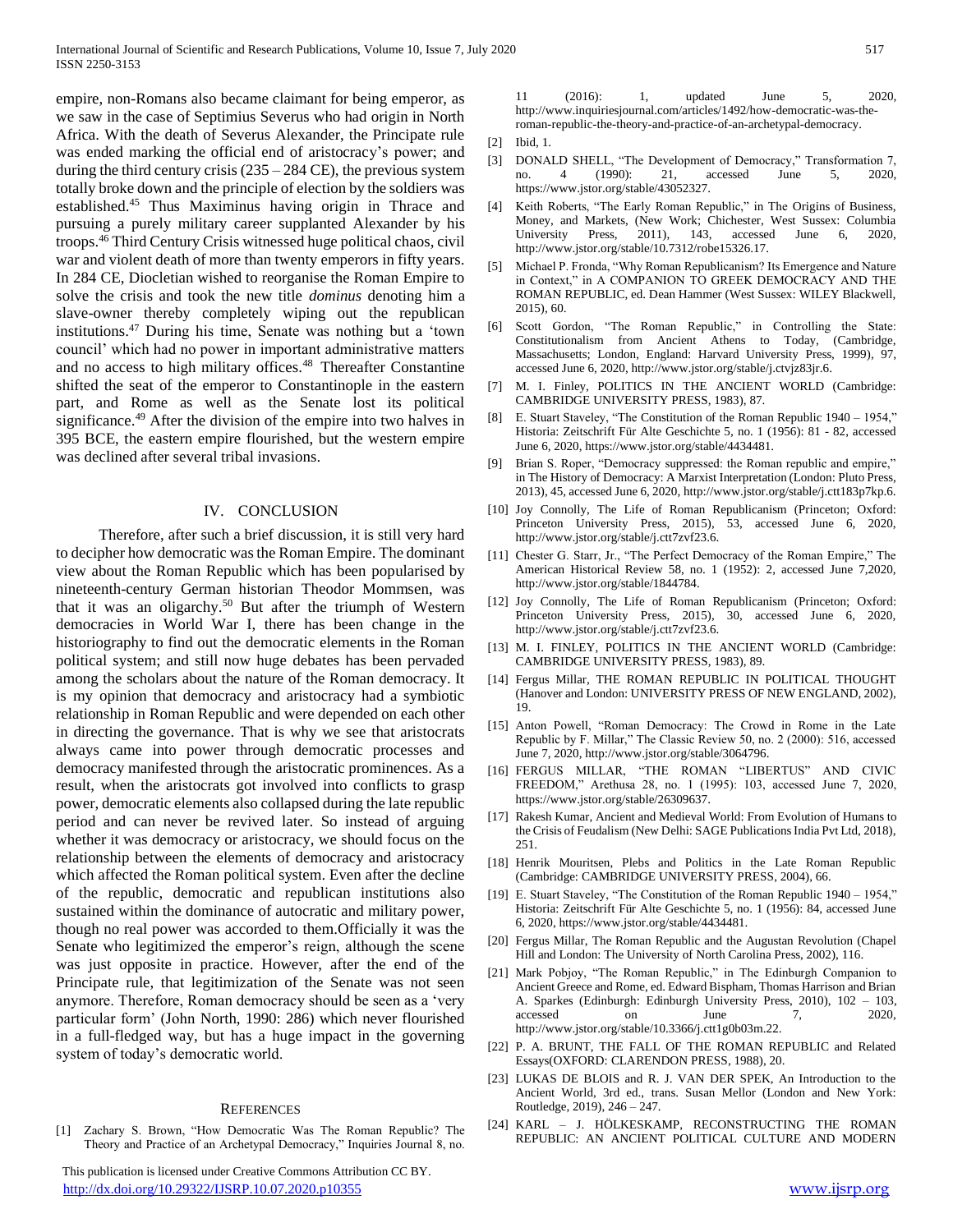RESEARCH, trans. Henry Heitmann – Gordon (PRINCETON AND OXFORD: PRINCETON UNIVERSITY PRESS, 2010), 76.

- [25] Brian S. Roper, "Democracy suppressed: the Roman republic and empire," in The History of Democracy: A Marxist Interpretation (London: Pluto Press, 2013), 46 - 47, accessed June 6, 2020, http://www.jstor.org/stable/j.ctt183p7kp.6. Ibid, 44.
- [26] Ibid, 44.
- [27] Keith Roberts, "The Early Roman Republic," in The Origins of Business, Money, and Markets, (New Work; Chichester, West Sussex: Columbia University Press, 2011), 144 - 145, accessed June 6, 2020, http://www.jstor.org/stable/10.7312/robe15326.17.
- [28] KARL J. HÖLKESKAMP, RECONSTRUCTING THE ROMAN REPUBLIC: AN ANCIENT POLITICAL CULTURE AND MODERN RESEARCH, trans. Henry Heitmann – Gordon (PRINCETON AND OXFORD: PRINCETON UNIVERSITY PRESS, 2010), 93.
- [29] Rakesh Kumar, Ancient and Medieval World: From Evolution of Humans to the Crisis of Feudalism (New Delhi: SAGE Publications India Pvt Ltd, 2018), 248.
- [30] Brian S. Roper, "Democracy suppressed: the Roman republic and empire," in The History of Democracy: A Marxist Interpretation (London: Pluto Press, 2013), 51, accessed June 6, 2020, http://www.jstor.org/stable/j.ctt183p7kp.6.
- [31] Henrik Mouritsen, "The Incongruence of Power: The Roman Constitution in Theory and Practice," in A COMPANION TO GREEK DEMOCRACY AND THE ROMAN REPUBLIC, ed. Dean Hammer (West Sussex: WILEY Blackwell, 2015), 155.
- [32] Zachary S. Brown, "How Democratic Was The Roman Republic? The Theory and Practice of an Archetypal Democracy," Inquiries Journal 8, no.<br>11 (2016): 1, updated June 5, 2020, 11 (2016): 1, updated June 5, http://www.inquiriesjournal.com/articles/1492/how-democratic-was-theroman-republic-the-theory-and-practice-of-an-archetypal-democracy.
- [33] Scott Gordon, "The Roman Republic," in Controlling the State: Constitutionalism from Ancient Athens to Today, (Cambridge, Massachusetts; London, England: Harvard University Press, 1999), 103, accessed June 6, 2020, http://www.jstor.org/stable/j.ctvjz83jr.6.
- [34] P. A. BRUNT, THE FALL OF THE ROMAN REPUBLIC and Related Essays (OXFORD: CLARENDON PRESS, 1988), 13 - 14.
- [35] John North, "Politics and Aristocracy in the Roman Republic," Classical Philology 85, no. 4 (1990): 285, accessed on June 10, 2020, https://www.jstor.org/stable/269580.
- [36] LUKAS DE BLOIS and R. J. VAN DER SPEK, An Introduction to the Ancient World, 3rd ed., trans. Susan Mellor (London and New York: Routledge, 2019), 255.
- [37] MARY BEARD, SPQR: A HISTORY OF ANCIENT ROME (London: PROFILE BOOKS LTD, 2015), chap. 7.
- [38] LUKAS DE BLOIS and R. J. VAN DER SPEK, An Introduction to the Ancient World, 3rd ed., trans. Susan Mellor (London and New York: Routledge, 2019), 264.
- [39] Chester G. Starr, Jr., "The Perfect Democracy of the Roman Empire," The American Historical Review 58, no. 1 (1952): 3, accessed June 7, 2020, http://www.jstor.org/stable/1844784.
- [40] Ibid, 4.
- [41] LUKAS DE BLOIS and R. J. VAN DER SPEK, An Introduction to the Ancient World, 3rd ed., trans. Susan Mellor (London and New York: Routledge, 2019), 278.
- [42] Chester G. Starr, Jr., "The Perfect Democracy of the Roman Empire," The American Historical Review 58, no. 1 (1952): 14 - 15, accessed June 7, 2020, http://www.jstor.org/stable/1844784.
- [43] MARY BEARD, SPQR: A HISTORY OF ANCIENT ROME (London: PROFILE BOOKS LTD, 2015), chap. 10.
- [44] Ibid, chap. 10.
- [45] Theodor Mommsen, A HISTORY OF ROME UNDER THE EMPERORS, Sebastian and Paul Hensel Lecture Series (English ed. Clare Krojzl) (London and New York: Routledge, 1996), 319.
- [46] M. CARY and H. H. SCULLARD, A HISTORY OF ROME: DOWN TO THE REIGN OF CONSTANTINE, 3rd ed. (London and Basingstoke: THE MACMILLAN PRESS LTD, 1975), 507.
- [47] Theodor Mommsen, A HISTORY OF ROME UNDER THE EMPERORS, Sebastian and Paul Hensel Lecture Series (English ed. Clare Krojzl) (London and New York: Routledge, 1996), 320.

 This publication is licensed under Creative Commons Attribution CC BY. <http://dx.doi.org/10.29322/IJSRP.10.07.2020.p10355> [www.ijsrp.org](http://ijsrp.org/)

- [48] LUKAS DE BLOIS and R. J. VAN DER SPEK, An Introduction to the Ancient World, 3rd ed., trans. Susan Mellor (London and New York: Routledge, 2019), 352.
- [49] Rakesh Kumar, Ancient and Medieval World: From Evolution of Humans to the Crisis of Feudalism (New Delhi: SAGE Publications India Pvt Ltd, 2018), 261.
- [50] Allen M. Ward, "How Democratic Was the Roman Republic?" New England Classical Journal 31, no. 2 (2004): 1, updated June 14, 2020, https://www.historyoftheancientworld.com/2011/07/how-democratic-wasthe-roman-republic/.

BIBLIOGRAPHY

- [51] BEARD, MARY. SPQR: A HISTORY OF ANCIENT ROME. London: PROFILE BOOKS LTD, 2015.
- [52] BLOIS, LUKAS DE and R. J. VAN DER SPEK. An Introduction to the Ancient World. 3rd ed. Translated by Susan Mellor. London and New York: Routledge, 2019.
- [53] Brown, Zachary S. "How Democratic Was The Roman Republic? The Theory and Practice of an Archetypal Democracy." Inquiries Journal 8, no. 11 (2016): 1. Updated June 5, 2020. http://www.inquiriesjournal.com/articles/1492/how-democratic-was-theroman-republic-the-theory-and-practice-of-an-archetypal-democracy.
- [54] BRUNT, P. A. THE FALL OF THE ROMAN REPUBLIC and Related Essays. OXFORD: CLARENDON PRESS, 1988.
- [55] CARY, M. and H. H. SCULLARD. A HISTORY OF ROME: DOWN TO THE REIGN OF CONSTANTINE. 3rd ed. London and Basingstoke: THE MACMILLAN PRESS LTD, 1975.
- [56] CONNOLLY, JOY. "WHERE POLITICS BEGINS: CICEROʹS REPUBLIC." In The Life of Roman Republicanism, 23 – 64. PRINCETON; OXFORD: Princeton University Press, 2015. Accessed June 6, 2020. http://www.jstor.org/stable/j.ctt7zvf23.6.
- [57] Finley, M. I. POLITICS IN THE ANCIENT WORLD. Cambridge: CAMBRIDGE UNIVERSITY PRESS, 1983.
- [58] Gordon, Scott. "The Roman Republic."In Controlling the State: Constitutionalism from Ancient Athens to Today, 86 – 115.Cambridge, Massachusetts; London, England: Harvard University Press, 1999. Accessed June 6, 2020.http://www.jstor.org/stable/j.ctvjz83jr.6.
- [59] Hammer, Dean, ed. A COMPANION TO GREEK DEMOCRACY AND THE ROMAN REPUBLIC. West Sussex: WILEY Blackwell, 2015.
- [60] HÖLKESKAMP, KARL J. RECONSTRUCTING THE ROMAN REPUBLIC: AN ANCIENT POLITICAL CULTURE AND MODERN RESEARCH. Translated by Henry Heitmann – Gordon. PRINCETON AND OXFORD: PRINCETON UNIVERSITY PRESS, 2010.
- [61] Kumar, Rakesh. Ancient and Medieval World: From Evolution of Humans to the Crisis of Feudalism. New Delhi: SAGE Publications India Pvt Ltd, 2018.
- [62] MILLAR, FERGUS. "THE ROMAN "LIBERTUS" AND CIVIC FREEDOM." Arethusa 28, no. 1 (1995): 99 – 105. Accessed June 7, 2020. https://www.jstor.org/stable/26309637.
- [63] Millar, Fergus. The Roman Republic and the Augustan Revolution. Chapel Hill and London: The University of North Carolina Press, 2002.
- [64] Millar, Fergus. THE ROMAN REPUBLIC IN POLITICAL THOUGHT. Hanover and London: UNIVERSITY PRESS OF NEW ENGLAND, 2002.
- [65] Mommsen, Theodor. A HISTORY OF ROME UNDER THE EMPERORS. Sebastian and Paul Hensel Lecture Series (English ed. Clare Krojzl). London and New York: Routledge, 1996.
- [66] Mouritsen, Henrik. Plebs and Politics in the Late Roman Republic. Cambridge: CAMBRIDGE UNIVERSITY PRESS, 2004.
- [67] North, John. "Politics and Aristocracy in the Roman Republic." Classical Philology 85, no. 4 (1990): 277 – 287. Accessed on June 10, 2020.https://www.jstor.org/stable/269580.
- [68] Pobjoy, Mark. "The Roman Republic." In The Edinburgh Companion to Ancient Greece and Rome, edited by Edward Bispham, Thomas Harrison and Brian A. Spokes, 102 – 107. Edinburgh: Edinburgh University Press, 2010. Accessed on June 7, 2020.http://www.jstor.org/stable/10.3366/j.ctt1g0b03m.22.
- [69] Powell, Anton. "Roman Democracy: The Crowd in Rome in the Late Republic by F. Millar." The Classic Review 50, no. 2 (2000): 516 – 518. Accessed June 7, 2020.http://www.jstor.org/stable/3064796.